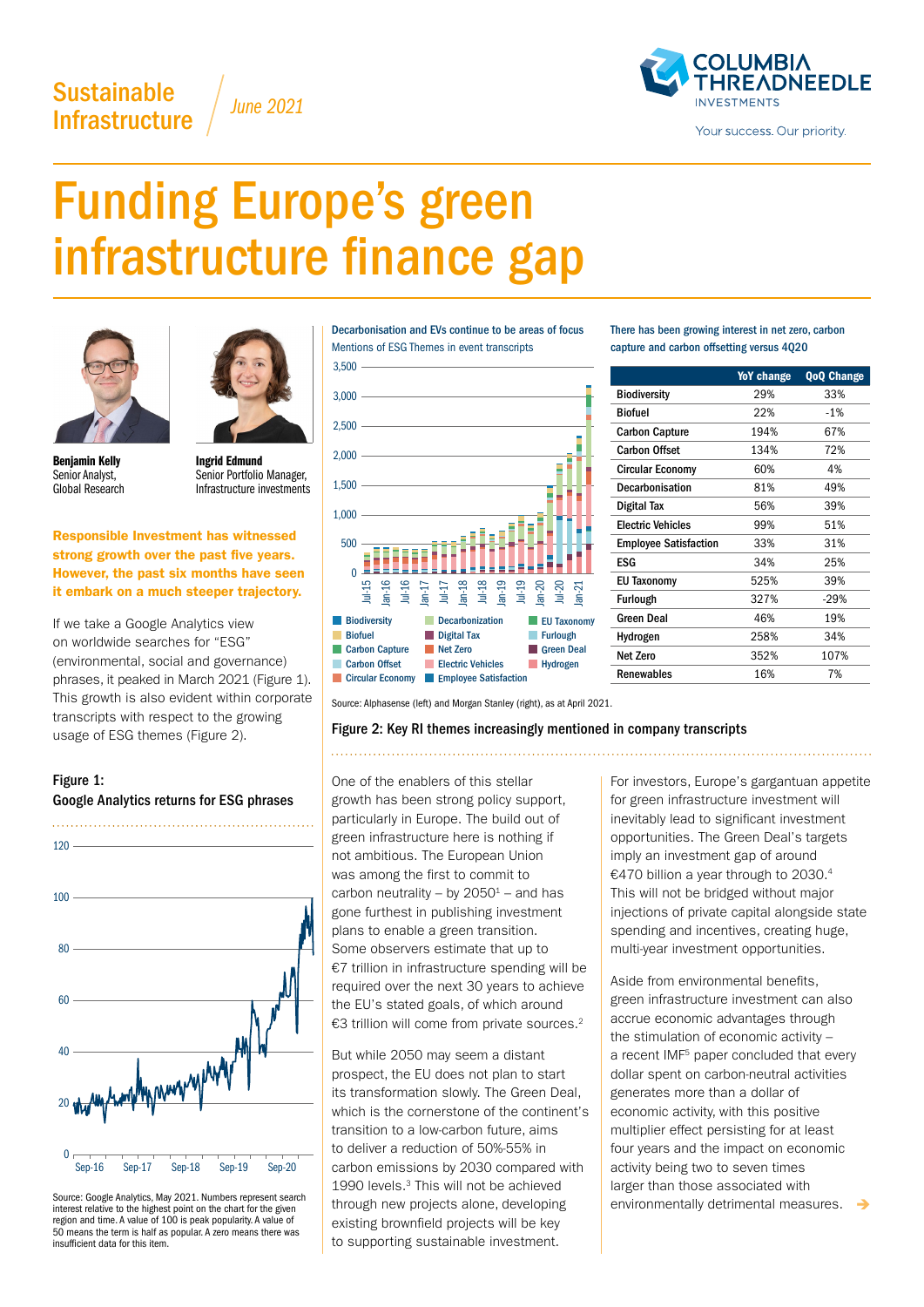## Policies driving transformation

As Europe gears up to stimulate economic recovery from Covid-19, so its plans for green infrastructure investment have increased. Joining forces with the Green Deal, the EU Recovery Plan gives climate transition a central role in the continent's blueprint for economic recovery and growth, aiming to create the jobs of the future as well as positive climate and sustainability impacts, including reduced emissions, greater energy self-sufficiency and lower bills.

To support its Green Deal agenda, the EU originally intended to mobilise at least €1 trillion of public and private investment by 2030, but the stimulus package drawn up to address the economic impact of Covid-19 has boosted this. The EU Recovery Plan's additional stimulus for the period 2021-27 is expected to total around €1.85 trillion, roughly a quarter of which could be allocated to climate transition-related investments.<sup>6</sup> Additionally, a €17.5 billion Just Transition Fund has been agreed as part of the Green Deal to mitigate the economic and employment impacts of Europe's climate transition.7

The EU's Green Taxonomy will help to drive private investment into green infrastructure. This is an ambitious attempt to classify economic activities according to their sustainability, and is intended to influence the way private capital is allocated, alongside the less prescriptive framework of the 17 UN Sustainable Development Goals (SDGs). Globally, the effort to achieve the SDGs could create more than \$12 trillion in market opportunities<sup>8</sup> across four key areas – health and wellbeing, cities, energy and materials and food and agriculture.

"For investors, Europe's gargantuan appetite for green infrastructure investment will inevitably lead to significant investment opportunities"

### Four major investment themes

Focusing specifically on European infrastructure, the four most notable investment themes are all central elements of the Green Deal agenda.



#### 1. Renewable energy

The plan calls for a doubling of electricity generation from renewable sources by 2030 to help meet its emissions reduction targets. This implies a major increase in European utility companies' current rates of investment in renewable capacity and power grids. According to research carried out by the consultancy AT Kearney, annual renewables investment in Europe will rise from €60 billion in 2020 to €90 billion in 2022. By 2030, investment in European wind and solar capacity will total at least €650 billion and could reach €1 trillion.9 This is likely to boost utility valuations in Europe significantly, particularly given the big increase in demand that will result from the replacement of fossil fuels with electricity in transportation. It will also flow through to rising profits at equipment makers such as Danish turbine maker Vestas, which reported return on capital employed last year of around 20%.10



#### 2. Green mobility

The transition to electric power for transport is a central element of the Green Deal, which stipulates that by 2030 at least 30 million zero-emission cars will be in use on Europe's roads,<sup>11</sup> high-speed rail travel will double across Europe and all scheduled mass transport for journeys of less than 500km should be carbon-neutral.<sup>12</sup>

For some companies, these targets present immediate opportunities to generate attractive returns. Rail equipment makers are well positioned to benefit from the Green Deal, although an accelerated transition to electric vehicles will pose major challenges for automakers that need to develop new vehicles and ensure access to sufficient battery capacity.



3. Hydrogen as a future energy source There is growing interest in hydrogen as a clean energy source, although it remains expensive relative to others. The cost of so-called "green hydrogen" – made using renewable electricity to power electrolysis of water – has fallen thanks to dramatically cheaper renewable energy, but remains seven times higher than fossil fuels. Hydrogen is also difficult to store and transport.13 However, it has major potential in areas where electrification is not feasible, such as heavy industry, trucks, shipping and seasonal energy storage, and the EU aims to grow the share of hydrogen in the bloc's energy mix from less than 2% currently to 13%- 14% by 2050.14 To realise this potential, major policy support will be necessary to encourage investment. The European Commission estimates the carbon price under the EU's Emissions Trading Scheme will need to rise from around €30 currently to €55-€90 a tonne.15 Examples of projects getting underway include Ørsted building a 1GW green hydrogen plant in the Dutch North Sea, which is slated for operations by 2030;16 and in the UK Cadent's HyNet North West project, which has been awarded £72 million in funding, partly from the UK government, to finance a hydrogen carbon capture and storage (CCS) project. It is hoped the fresh capital will accelerate the project to a final investment decision by 2023 in order for the initial phase to become operational by 2025.<sup>17</sup>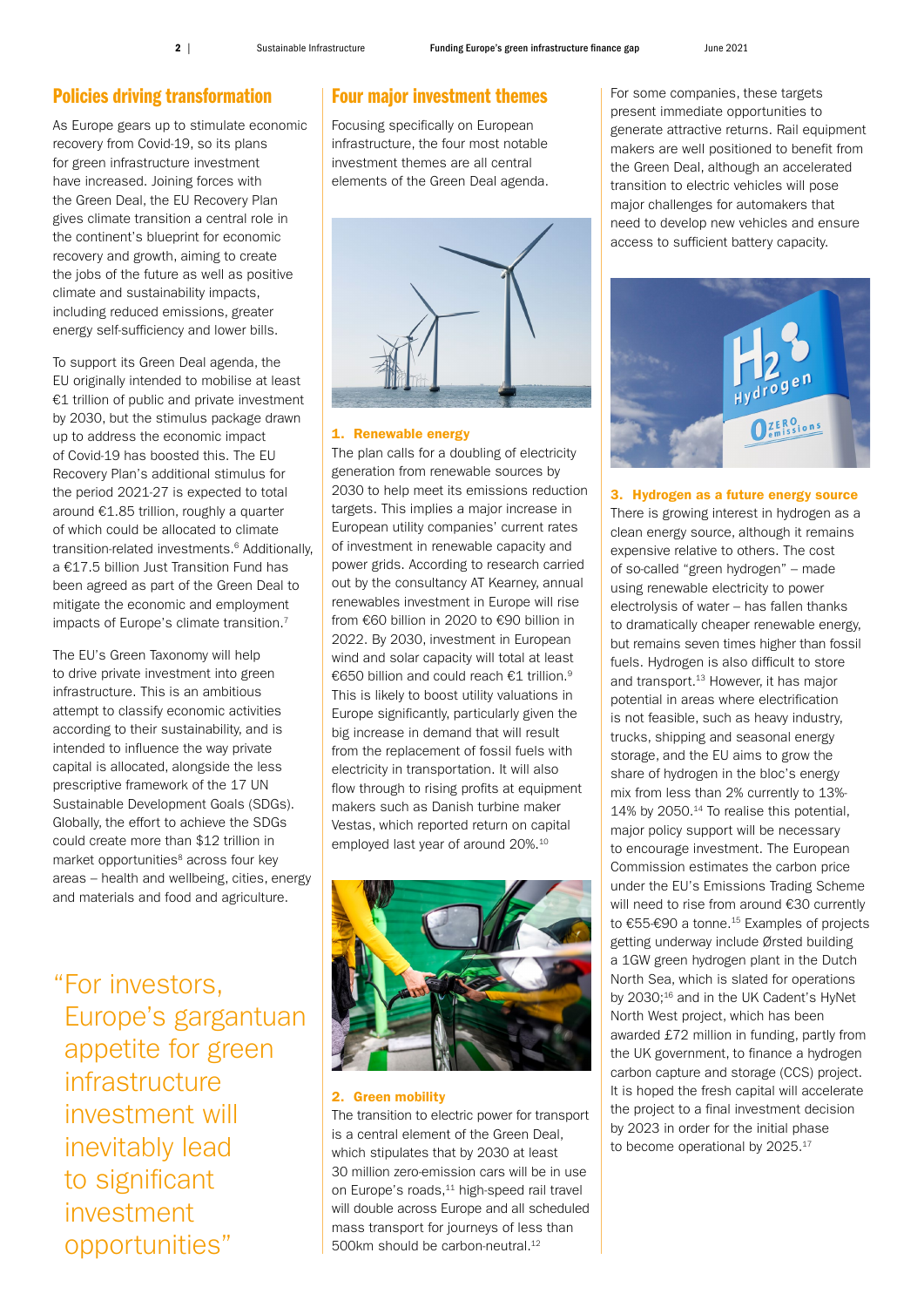

#### 4. Building stock

Around three-quarters of the 220 million buildings in the EU are deemed energy inefficient.18 The EU's Covid-19 recovery plan will channel major investment into upgrading them, given that buildings account for 36% of the EU's greenhouse gas emissions and 40% of energy consumption. The plan's key targets call for a 60% reduction in greenhouse gas emissions from buildings by 2030 and a cut in energy used for heating and cooling of 18%. To achieve this it aims to double the renovation rate of buildings to 2% over the next decade, which will require investment of €275 billion a year. Energy efficiency standards will also be tightened.<sup>19</sup>

These themes are consistent with the opportunities we are seeing in the infrastructure space, in particular in the past 12 months those themes linked to methods of decarbonisation such as carbon capture, and solutions around decarbonsiation (both brownfield and greenfield), namely hydrogen and carbon offsetting.

Thus, the supportive policy backdrop is presenting sustainability-focused openings within the small mid-cap nexus.

### Don't forget social!

This rapid move towards net zero creates a risk that some people are left behind – perhaps those without the opportunity to reskill into low-carbon industries or unable to access the benefits of the new energy system. The Just Transition acknowledges the social implications of delivering net zero, from jobs and training to working with communities and ensuring no one is left behind (Figure 3). Working with our portfolio companies  $-$  and any future ones – to ensure we create a just transition for employees is of the utmost importance, and strategies to ensure positive social outcomes are embedded in our business plans.

Looking forward, Europe's drive to green its economy will lead to a new range of opportunities in infrastructure investment. Indeed, Europe's policymakers are aware that they cannot achieve their OKING TOLM Digital Tax net zur O

"The Just Transition acknowledges the social implications of delivering net zero, from jobs and training to working with communities and ensuring no one is left behind"

zero-carbon goals without attracting private investment. Given the Green Deal's ambitious timeline over the next 10 years, now is the time to be exploring the major investment themes.

#### Figure 3: Global employment in energy supply in the net-zero pathway, 2019-2030



Source: International Energy Agency, 2019.

<sup>1</sup> [https://ec.europa.eu/clima/policies/strategies/2050\\_en](https://ec.europa.eu/clima/policies/strategies/2050_en)

<sup>2</sup> Goldman Sachs Equity Research: The EU Green Deal, July 2020. 3 [https://ec.europa.eu/commission/presscorner/detail/en/IP\\_20\\_1599](https://ec.europa.eu/commission/presscorner/detail/en/IP_20_1599)

<sup>4</sup><https://rethinktherecovery.org/>

<sup>5</sup> IMF.org, Building Back Better: How Big Are Green Spending Multipliers?, 19 March 2021.

<sup>6</sup> [https://ec.europa.eu/info/strategy/recovery-plan-europe\\_en](https://ec.europa.eu/info/strategy/recovery-plan-europe_en)

<sup>7</sup> [https://ec.europa.eu/commission/presscorner/detail/en/IP\\_20\\_2354](https://ec.europa.eu/commission/presscorner/detail/en/IP_20_2354)

<sup>8</sup><https://www.un.org/sustainabledevelopment/sg-finance-strategy/>

<sup>9</sup><https://www.handelsblatt.com/unternehmen/energie/energiewirtschaft-bis-zu-eine-billion-euro-fuer-oekostrom-energiekonzerne-planen-rekordinvestitionen/26727336.html>

<sup>10</sup> [https://www.vestas.com/~/media/vestas/investor/investor%20pdf/financial%20reports/2019/q4/2019\\_annual\\_report.pdf](https://www.vestas.com/~/media/vestas/investor/investor%20pdf/financial%20reports/2019/q4/2019_annual_report.pdf)

<sup>&</sup>lt;sup>11</sup> Reuters, EU to target 30 million electric cars by 2030, 4 December 2020.

<sup>12</sup><https://eur-lex.europa.eu/legal-content/EN/TXT/?uri=CELEX%3A52020DC0789>

<sup>13</sup><https://www.energy.gov/eere/fuelcells/hydrogen-storage-challenges>

<sup>14</sup> [https://ec.europa.eu/energy/sites/ener/files/hydrogen\\_strategy.pdf](https://ec.europa.eu/energy/sites/ener/files/hydrogen_strategy.pdf)

<sup>15</sup><https://www.icis.com/explore/resources/news/2020/08/03/10537257/eu-hydrogen-strategy-could-cause-power-and-carbon-prices-to-drop>

<sup>16</sup><https://www.energylivenews.com/2021/04/01/orsted-to-build-one-of-the-worlds-largest-hydrogen-plants-at-north-sea-port/>

<sup>17</sup><https://www.business-live.co.uk/economic-development/72m-funding-announced-hynet-north-20193274>

<sup>18</sup> [https://ec.europa.eu/energy/sites/ener/files/eu\\_renovation\\_wave\\_strategy.pdf](https://ec.europa.eu/energy/sites/ener/files/eu_renovation_wave_strategy.pdf)

<sup>19</sup> [https://ec.europa.eu/energy/sites/ener/files/eu\\_renovation\\_wave\\_strategy.pdf](https://ec.europa.eu/energy/sites/ener/files/eu_renovation_wave_strategy.pdf)